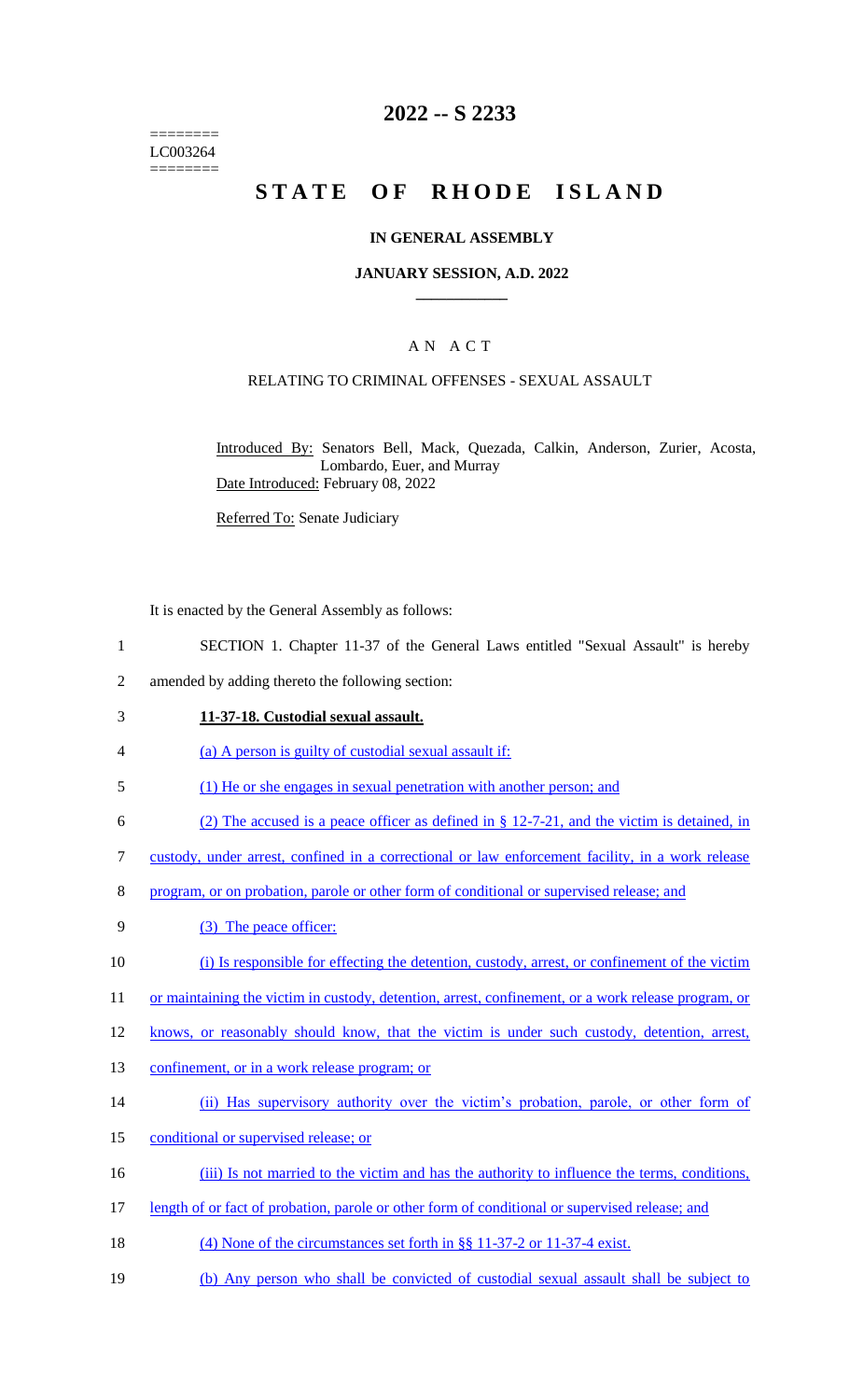- 1 imprisonment for a period not to exceed three (3) years.
- 2 (c) Any person convicted under this section shall not be subject to the provisions of chapter
- 3 37.1 of this title.
- 4 (d) It shall be an affirmative defense, to be proven by the accused by a preponderance of
- 5 the evidence, that the act of sexual penetration resulted from force or coercion by the other person.
- 6 SECTION 2. This act shall take effect upon passage.

======== LC003264 ========